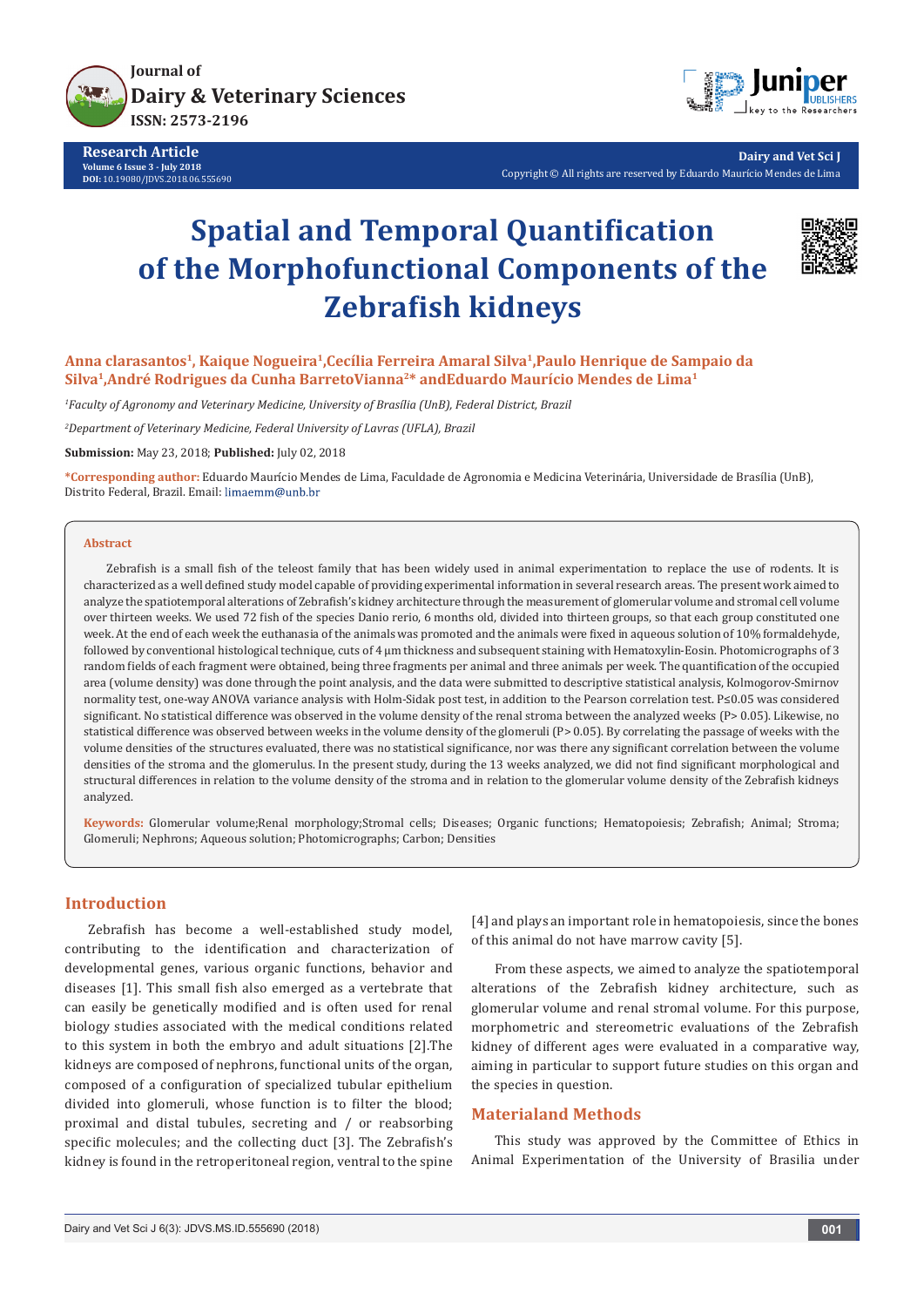protocol no. 127542/2013.Were used seventy-two adults Danio rerio fish, aged 6 months, of both sexes, underwent a 10-day acclimatization period in a 30L aquarium, maintaining the appropriate population density to avoid population stress, were later divided into thirteen groups that were kept in different and identified aquaria, each group corresponding to one week of experiment, totaling 13 weeks. All the aquariums were acclimatized with a constant temperature of  $24 \pm 2^{\circ}$ C controlled by a thermostat and pH = 6.8-7.0 daily verified with the aid of the Tropical pH kit (LabconTest) and corrected, when necessary, with Alcali (Labcon®). Maintenance was carried out through mechanical filters (Motorized Submersible Pump SB 160V, Sarlo®Better), biological and chemical (activated carbon).At the end of each week euthanasia was promoted by immersing the fish in aqueous solution of tricaine 0.2% methanesulfonate and pH = 7.0 (Finquel MS-222®, Argent Laboratories Group®), followed by immersion in ice water ( $4^{\circ}$ C) for 15 minutes [6].

The fish were fixed in 10% aqueous solution of formaldehyde for 24 hours, then submitted to the conventional histological technique. Subsequently, with the use of the hand microtome (Leica RM 2125RT), they were cut in a thickness of 4μm, packed in blades and stained with Hematoxylin and Eosin for visualization of renal tissue.Photomicrographs of three random fields from each fragment, three fragments from each animal and three animals per week, were obtained with the help of the optical microscope (BX51 Olympus®) coupled to the program of image capture and analysis (ProgRes® Capture Pro 2.5) . Quantification of the volume density (Vv) of the glomeruli (Vv [glomeruli]) and of the stroma (Vv [stroma]) was performed using STEPanizer® stereology software (http://stepanizer.com/).Data were acquired and analyzed using the GraphPad Prism® program6. Descriptive statistics were initially performed, followed by the Kolmogorov-Smirnov normality test, one-way ANOVA and posttest of Holm-Sidak or Friedmann, according to the normality test. It was considered statistically significant when p≤0.05.

#### **Results**

The volume density of the renal stroma (Vv [stroma]) during the 13 weeks evaluated showed a normal distribution. The lowest Vc (stroma) occurred in the 11thweek (27.78% ± 3.07), while the highest occurred in the 10th week (46.3%  $\pm$  4.85) (Figures 1 and 2). However, we did not observe statistical difference in the volume density of the renal stroma between weeks (p≤0.05).Regarding the glomerular volume density (Vv [glomerulus]), it also had a normal distribution throughout all evaluated weeks. The lowest and highest values of Vv (glomeruli) occurred, respectively, in the first week  $(1.85\% \pm 0.92)$  and in the 8th week  $(5.58\% \pm 2.02)$ (Figures 1). However, we did not observe statistical difference in the density of glomerular volume between weeks (p≤0.05). When the Pearson test correlated the weeks with the stromal and glomerulus volume densities, it was found that there was no statistical significance for both the stromal volume density and the volume density of the glomeruli(Figure 2).







**Figure 2:** Photomicrographic analysis of the zebrafish kidney stained with hematoxylin and eosin, showing the stroma (arrow) over the weeks 8 (A), 9 (B), 10 (C), 11 (D).

## **Discussion**

The description of the renal components of adult individuals is an important tool to support studies related to kidney alterations in senile individuals [7,8].It was not possible to observe a quantitative increase or diminution of the Zebrafish renal components during the 13 weeks. Despite this, embryos of this fish with 14 days post fertilization showed continuously developing nephrons, demonstrated by the increase in the number of this structure in the kidneys until the adult phase. Thus, it is believed that up to a certain age the Zebrafish kidneys have an upward developmental curve and, when they reach adulthood, there is a plateau, where the renal structures remain somewhat unchanged. This curve is likely to decrease when reaching senile age, which was not verified during the analyzed 13 weeks, where the animals reached about 37 weeks of age.

Zebrafish has very rapid development, thus, glomerular filtration, even if immature and not completely efficient, begins around 48 hours after fertilization. The complete maturation with the perfect selective filtering capacity occurs 96 hours after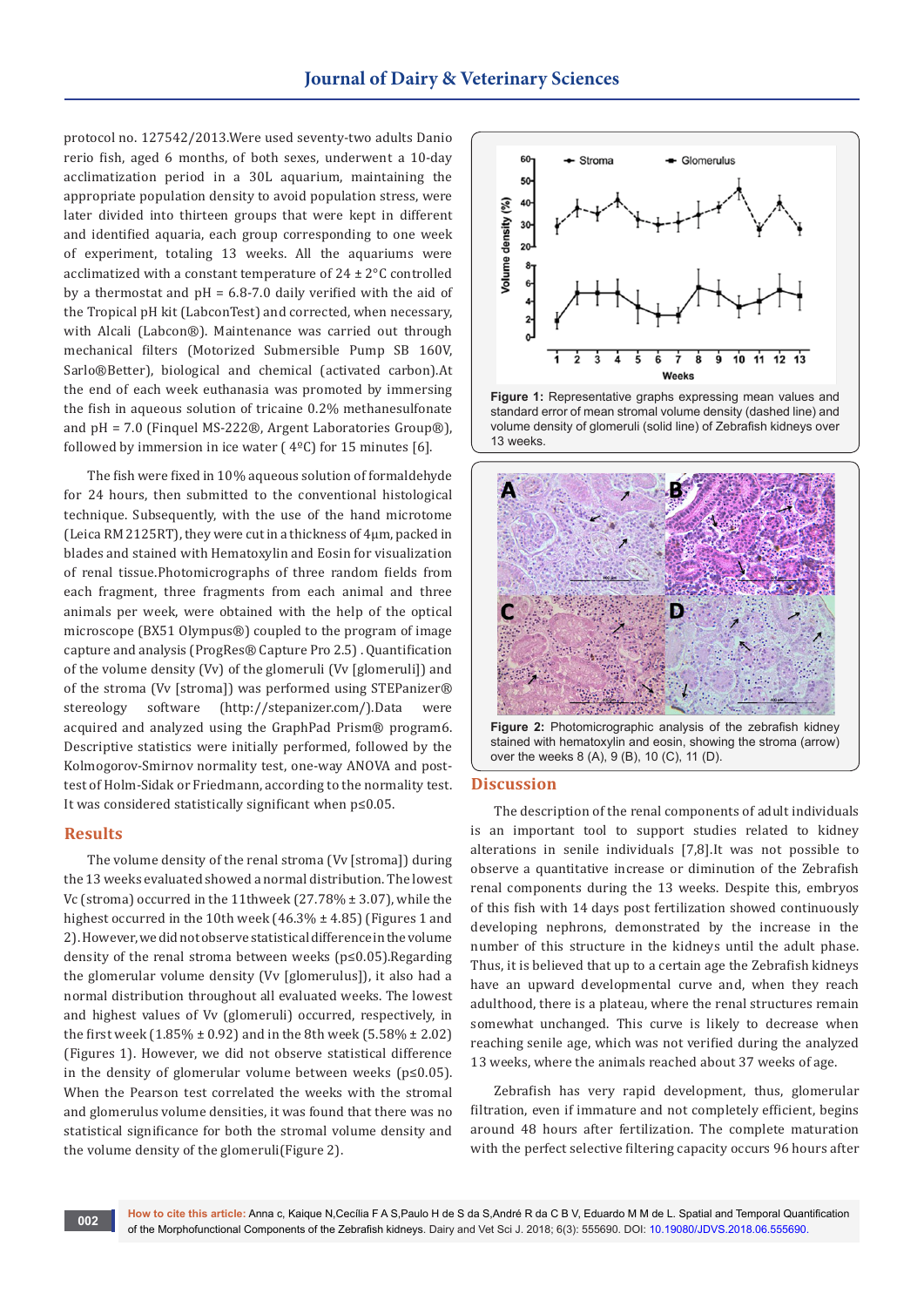fertilization, where the complete development of the podocytes and glomerular fenestrations is already verified [9]. Although the renal development occurs at very early stages, the neonephrosis process, that is, the formation of new nephrons occurs throughout the life of the zebrafish, where there is a positive correlation between the addition of new nephrons and body mass of these fish[10-14].The neonephrosis observed throughout the life of the fish may be related to the high capacity of regeneration of the damaged nephrons[15-22]. The findings of the present study corroborate this high plasticity of renal constituents in the adult phase of zebrafish, where we found no quantitative difference in renal components over the weeks. Thus, fish appear to exhibit this protective aspect, keeping the renal elements in relatively stable quantity throughout their life, or at least throughout the adult phase, as verified in this study.

#### **Conclusion**

In the present study, during the 13 weeks analyzed, it was not possible to evaluate significant morphological and structural differences regarding the glomerular volume and the stroma of the Zebrafish kidneys analyzed, since they remained constant in their results and did not present statistical significance when compared. In order to know the morphological behavior of the Zebrafish kidney in senile animals, we believe that it would be interesting to carry out new studies, increasing the evaluation interval.

#### **References**

- 1. [Sprague J, Bayraktaroglu L, Clements D, Conlin T, Fashena D et al.](https://www.ncbi.nlm.nih.gov/pubmed/16381936)  [\(2006\) The Zebrafish Information Network: the zebrafish model](https://www.ncbi.nlm.nih.gov/pubmed/16381936)  organism database. [Nucleic acids research 34\(1\): D581-D585.](https://www.ncbi.nlm.nih.gov/pubmed/16381936)
- 2. [McCampbell KK, Wingert RA \(2014\) New tides: using zebrafish to](https://www.ncbi.nlm.nih.gov/pubmed/24183931)  [study renal regeneration.](https://www.ncbi.nlm.nih.gov/pubmed/24183931) Translational Research 163(2): 109-122.
- 3. Reilly RF, Bulger RE, Kriz W (2007) Structural-functional relationships in the kidney. Diseases of the Kidney and Urinary Tract, 1: 2-53.
- 4. [Menke AL, Spitsbergen JM, Wolterbeek APM, Woutersen RA \(2011\)](https://www.ncbi.nlm.nih.gov/pubmed/21636695)  [Normal Anatomy and Histology of the Adult Zebrafish. Toxicologic](https://www.ncbi.nlm.nih.gov/pubmed/21636695)  [Pathology 39: 759-775.](https://www.ncbi.nlm.nih.gov/pubmed/21636695)
- 5. [Ellett F, Lieschke GJ \(2010\) Zebrafish as a model for vertebrate](https://www.ncbi.nlm.nih.gov/pubmed/20538521)  hematopoiesis. [Current opinion in pharmacology,](https://www.ncbi.nlm.nih.gov/pubmed/20538521) 10(5): 563-570.
- 6. [Gupta T, Mullins MC \(2010\) Dissection of organs from the adult](https://www.ncbi.nlm.nih.gov/pmc/articles/PMC3144575/)  zebrafish. [JoVE \(Journal of Visualized Experiments\) 37: 1717.](https://www.ncbi.nlm.nih.gov/pmc/articles/PMC3144575/)
- 7. Sampaio KMO, Araújo RB (2002) Ultra-sonografia de características lineares e estimativas do volume de rins de cäes. Arq. Bras. Med. Vet. Zootec, 54(3): 248-254.
- 8. Lustoza MD, Kogika MM (2003) Tratamento de insuficiência renal crônica em cães e gatos. Medina Veterinária Revista Brasileira de Medicina Veterinária. Curitiba, 1(1): 62-69.
- 9. [Kramer Zucker AG, Wiessner S, Jensen AM, Drummond IA \(2005\)](https://www.ncbi.nlm.nih.gov/pubmed/16102746)  [Organization of the pronephric filtration apparatus in zebrafish](https://www.ncbi.nlm.nih.gov/pubmed/16102746)  [requires Nephrin, Podocin and the FERM domain protein Mosaic eyes.](https://www.ncbi.nlm.nih.gov/pubmed/16102746)  [Developmental Biology, 285\(2\): 316-329.](https://www.ncbi.nlm.nih.gov/pubmed/16102746)
- 10. Diep CQ, Peng Z, Ukah TK, Kelly PM, Daigle RV et al. (2011) Development of the zebrafish mesonephros. Genesis 53(3e4): 257e269.
- 11. Diep CQ, Peng Z, Ukah, TK, Kelly PM, Daigle RV et al. (2015) Development of the zebrafish mesonephros. Genesis, 53(3,4): 257-269.
- 12. Zhou W, Boucher RC, Bollig F, Englert C, Hildebrandt F (2010) Characterization of mesonephric development and regeneration using transgenic zebrafish. American Journal of Physiology 299(5): F1040-F1047.
- 13. Zhou W, Boucher RC, Bollig F, Englert C, Hildebrandt F (2010) Characterization of mesonephric development and regeneration using transgenic zebrafish. Am J Physiol Renal Physiol 299: F1040-F1047.
- 14. Drummond IA, Davidson AJ (2016) Chapter 12 Zebrafish kidney development. Methods in biology cell 134: 391-429.
- 15. Reimschuessel RA (2001) Fish model of renal regeneration and development ILAR I 42: 285-291.
- 16. [Ablain J, Zon LI \(2013\) Of fish and men: using zebrafish to fight human](https://www.ncbi.nlm.nih.gov/pubmed/24275383)  diseases. [Trends in cell biology](https://www.ncbi.nlm.nih.gov/pubmed/24275383) 23(12): 584-586.
- 17. Agopian RG, Guimarães KP, Fernandes RA, Vinícius M, Silva M et al. (2016) Estudo morfométrico de rins em felinos domésticos (Felis catus). Pesq Vet Bras 36(4): 329-338.
- 18. [Barros TP, Alderton WK, Reynolds HM, Roach AG, Berghmans S](https://www.ncbi.nlm.nih.gov/pubmed/18552866)  [\(2008\) Zebrafish: an emerging technology for in vivo pharmacological](https://www.ncbi.nlm.nih.gov/pubmed/18552866)  [assessment to identify potential safety liabilities in early drug](https://www.ncbi.nlm.nih.gov/pubmed/18552866)  [discovery.British journal of pharmacology,](https://www.ncbi.nlm.nih.gov/pubmed/18552866) 154(7): 1400-1413.
- 19. [DiBartola SP, Rutgers HC, Zack PM, Tarr MJ \(1987\) Clinicopathologic](https://www.ncbi.nlm.nih.gov/pubmed/3583899)  [findings associated with chronic renal disease in cats: 74 cases.](https://www.ncbi.nlm.nih.gov/pubmed/3583899) Journal [of the American Veterinary Medical Association,190\(9\): 1196-1202.](https://www.ncbi.nlm.nih.gov/pubmed/3583899)
- 20. [Elliott J, Barber PJ \(1998\) Feline chronic renal failure: clinical findings](https://www.ncbi.nlm.nih.gov/pubmed/9513888)  [in 80 cases diagnosed between 1992 and 1995.](https://www.ncbi.nlm.nih.gov/pubmed/9513888) Journal of Small Animal Practice, [39\(2\): 78-85.](https://www.ncbi.nlm.nih.gov/pubmed/9513888)
- 21. [Kinth P, Mahesh G, Panwar Y \(2013\) Mapping of zebrafish research: a](https://www.ncbi.nlm.nih.gov/pubmed/24131434)  global outlook. Zebrafish, [10\(4\): 510-517.](https://www.ncbi.nlm.nih.gov/pubmed/24131434)
- 22. [Menke AL, Spitsbergen JM, Wolterbeek APM, Woutersen RA \(2011\)](https://www.ncbi.nlm.nih.gov/pubmed/21636695)  [Normal Anatomy and Histology of the Adult Zebrafish. Toxicologic](https://www.ncbi.nlm.nih.gov/pubmed/21636695)  [Pathology, 39: 759-775.](https://www.ncbi.nlm.nih.gov/pubmed/21636695)